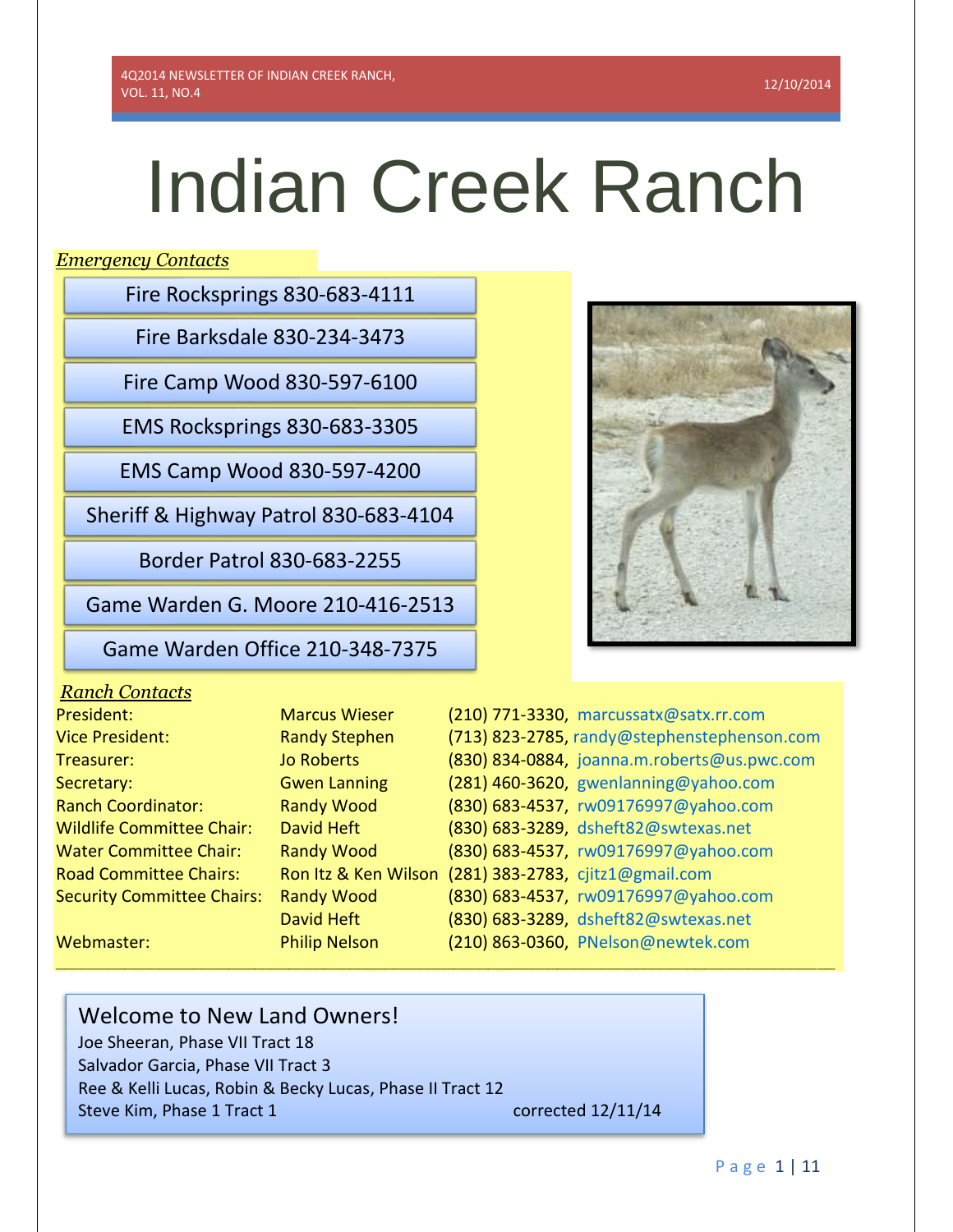# President's Report

# By Marcus Wieser

We had a great turnout at the annual meeting. Many thanks to everyone for bringing side dishes and desserts.

I want to welcome our newly elected Vice President, Randy Stephen.



*Randy Stephen*

Gwen Lanning, who was appointed by the board last year, was elected Secretary.



*Gwen Lanning. (Editor's perk - choosing your own photo for the newsletter.)*

After serving two terms as President and another year as Vice President, I want to personally thank Mike Hoffman for all he has done for our association. His help assisting the board in the transition process and always being available to share his wise counsel has been a tremendous asset. His experience and initiative have greatly shaped our association and helped make Indian Creek Ranch an exemplary Wildlife Management Ranch. Thank you, Mike.

Our game warden, Grant Moore, also came to the meeting. This is his second deer season, serving Edwards County. I want to thank him for his presentation, giving us updates on rule changes and hunters' education requirements. Should you ever have any questions, please feel free to contact him at (210) 416-2513.

The road committee completed the work on the main road. We still have some budgeted funds left from the 2014 road work, which will carry over to the 2015 road budget. We are planning on addressing the worst areas in each phase next year, spending about 1 day of hauling and 3 days of grading in each phase. The road committee will finalize its plans early next year. Many thanks to Ron Itz, Ken Wilson and Randy Wood.

Our water system has been holding up quite nicely. Many thanks to Randy Wood for maintaining the system.

Let's hope we will not experience any major freeze related damages this winter. Please keep in mind to let Randy or me know immediately if you observe any leaks, so they can be tended to promptly to avoid secondary damages.

David Heft, our wildlife committee chairman, gave an update on the current anthrax situation in Edwards County. The outbreak seems to be more than just circumstantial. Several deer have been confirmed dead of anthrax in the county. Please take precautions. Should you see a dead animal, please do not touch it and report it immediately to David.

David also reported on the elk survey and presented this year's harvest recommendations.



*David Heft explains the harvest recommendations.* Harvest recommendations are 1 mature buck (age  $4\frac{1}{2}$  years and up) and 1 spike per 100 acres, and 5 does per 100 acres. Please submit your harvest data to David either using the mailbox at the front of the ranch, or email David directly. Thank you, David, for all your help.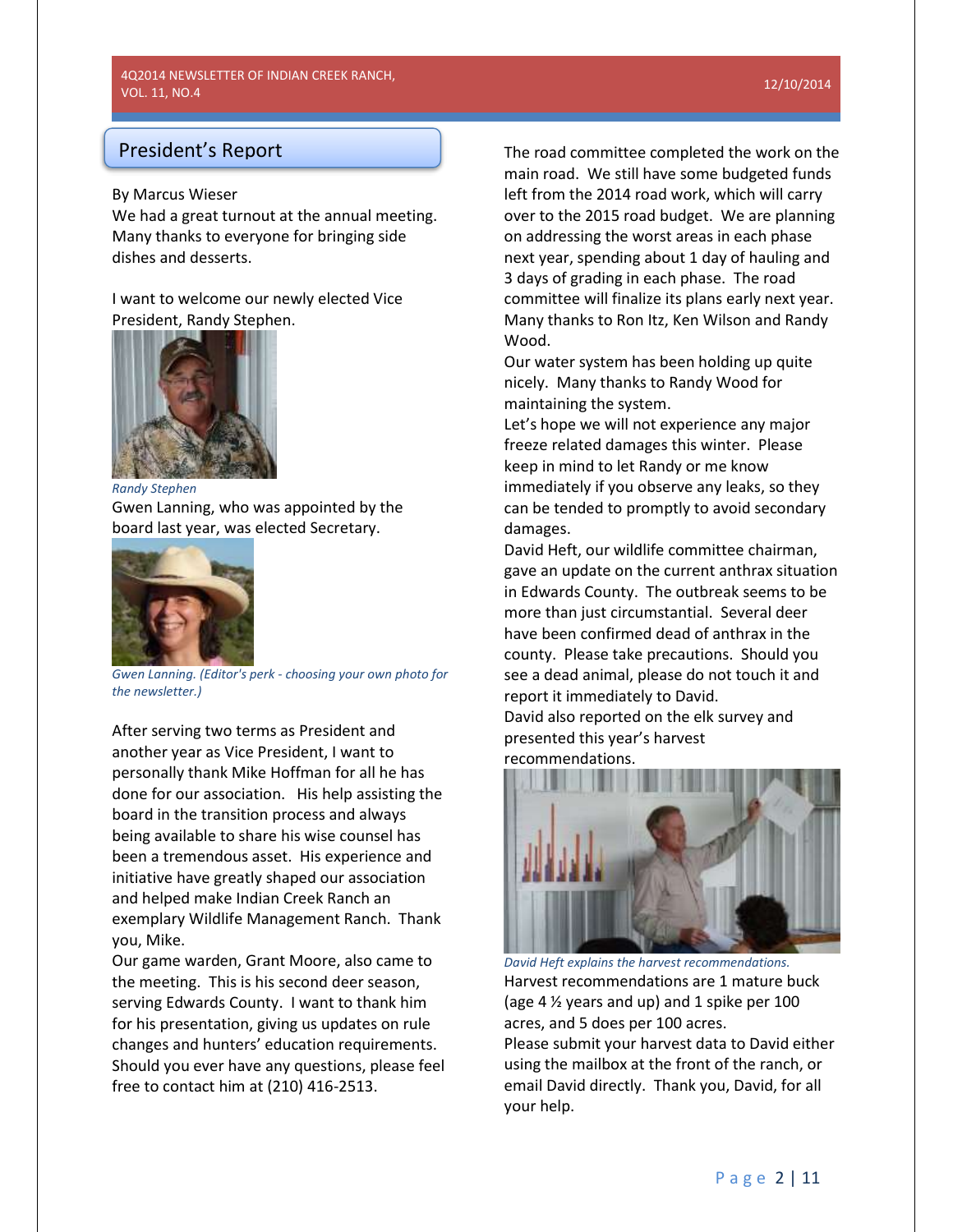## 4Q2014 NEWSLETTER OF INDIAN CREEK RANCH, VOL. 11, NO.4

Our treasurer, Jo Roberts, gave a brief overview of our financial situation. All but one landowner have paid their dues. If we don't experience any major issues with the water system this winter, we should be able to add additional funds to help build up reserves for upcoming maintenance issues. Jo will send out the voting ballot for the proposed bylaw change restricting the subdividing of the tracts with the invoices for your annual dues. Please participate in the vote, as a 90% approval is required to pass the change.

Farther along in the newsletter are the minutes of the meeting prepared by our secretary Gwen Lanning. Gwen is also the editor of our Ranch Newsletter. If you have any items you would like to list in the classifieds section in future issues, you can submit them to her.

A couple of quick reminders:

- Please continue to submit your harvest data to David Heft, our wildlife committee chair. You can either use the mailbox at the front of the ranch, or email David directly.
- Please don't forget to turn off your water valves before you leave.
- Please remember that the speed limit on the ranch roads is 20 MPH. Please

do not speed on our roads, as driving too fast is unsafe and wears the roads out prematurely.

- The main gate combination is **1845.** Please do **not** give out the main combo to anyone.
- The contractor combo will change on Friday, December 19, to **8963.**

Upcoming dates:

- The deadline for submitting your 1-D-1 annual report for your wildlife exemption is January 31, 2015.
- Mark your calendar: the spring meeting is scheduled for Saturday, May 23, 2015 (Memorial Day weekend).

I want to thank our officers, committee chairs and volunteers for all their hard work and support.

All the committee work in our association is done by volunteers and everyone's involvement and hard work is greatly appreciated. Please let us know if you want to get involved and volunteer to make our association exemplary.

**Marcus** 

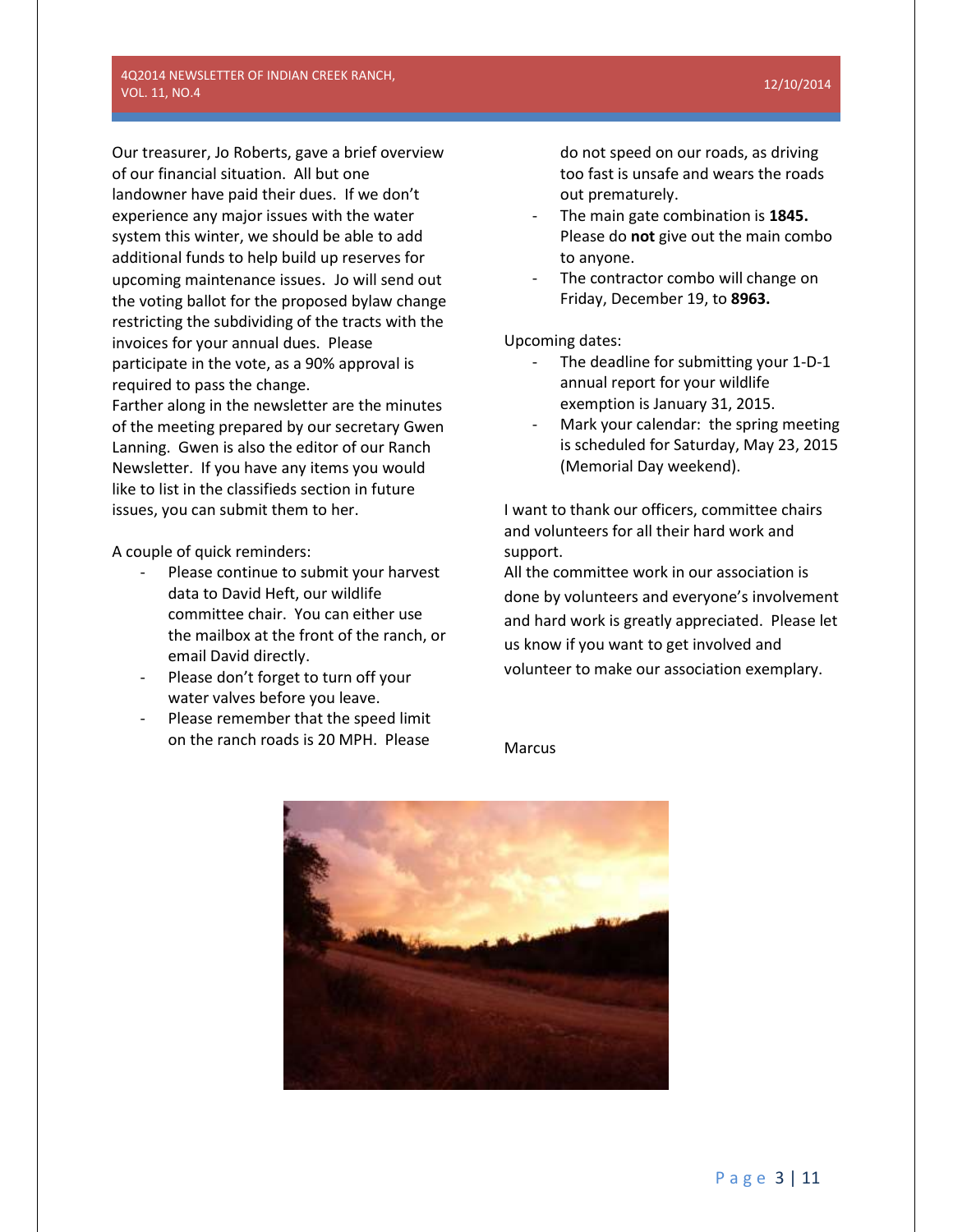# Wildlife Report

# By David Heft

The first month of deer season is now past and the hunting so far seems to be good. Please remember to record your harvest in the harvest logs or maintain your own log and send to me at the end of the season. We have re-installed the logs in mailboxes before leaving the main gate and at the old gate in Phase 1. We would like everyone to accurately report their harvest even if they choose to deviate from the association's recommendations. I will send a reminder if I have not received your harvest report by February 1.

Deer harvest recommendations for this year should have been sent to everyone. Five does, 1 mature buck (4 ½ years or older) and 1 spike buck per 100 acres. Elk should be a bull with 5x5 or larger antlers, no cows. The association tries to maintain the elk herd to act as a grazer on the grass component of our habitat. Some grazing can be beneficial to other wildlife by stimulating forb production due to reduced competition from heavy grass cover. Shoot exotics and hogs aggressively. Please record the sex, weight, and age of any deer you harvest. If you harvest a turkey please record the sex. If you don't have a scale to weigh your game please consider getting one as estimates can sometimes be off considerably. This is important as weights related to age are a prime indicator for animal and population health.

Everyone should have received the survey request from the local Soil and Water Conservation District and returned it by now. Hopefully they can be another source of information and assistance in our habitat management. One of our members asked me about the types of doves mentioned in the TPWD Hunting Annual this fall. The late dove season on the ranch (Central Zone) will re-open December 19 and run through January 7. The following information is from the TPWD web page and should be relevant with the season reopening.

There are 2 species of native doves on the ranch which are common and are legal to hunt. The Mourning Dove is normally recognized by everyone.



*Mourning Dove* It is primarily gray in color with some spotting and a long pointed tail.

White-winged Doves are larger and stockier in build than the Mourning Dove and seem to be more common on the ranch.



The most distinguishing characteristic is the white bar on the leading edge of their wings. Their tails are also noticeably rounded compared to the Mourning Dove.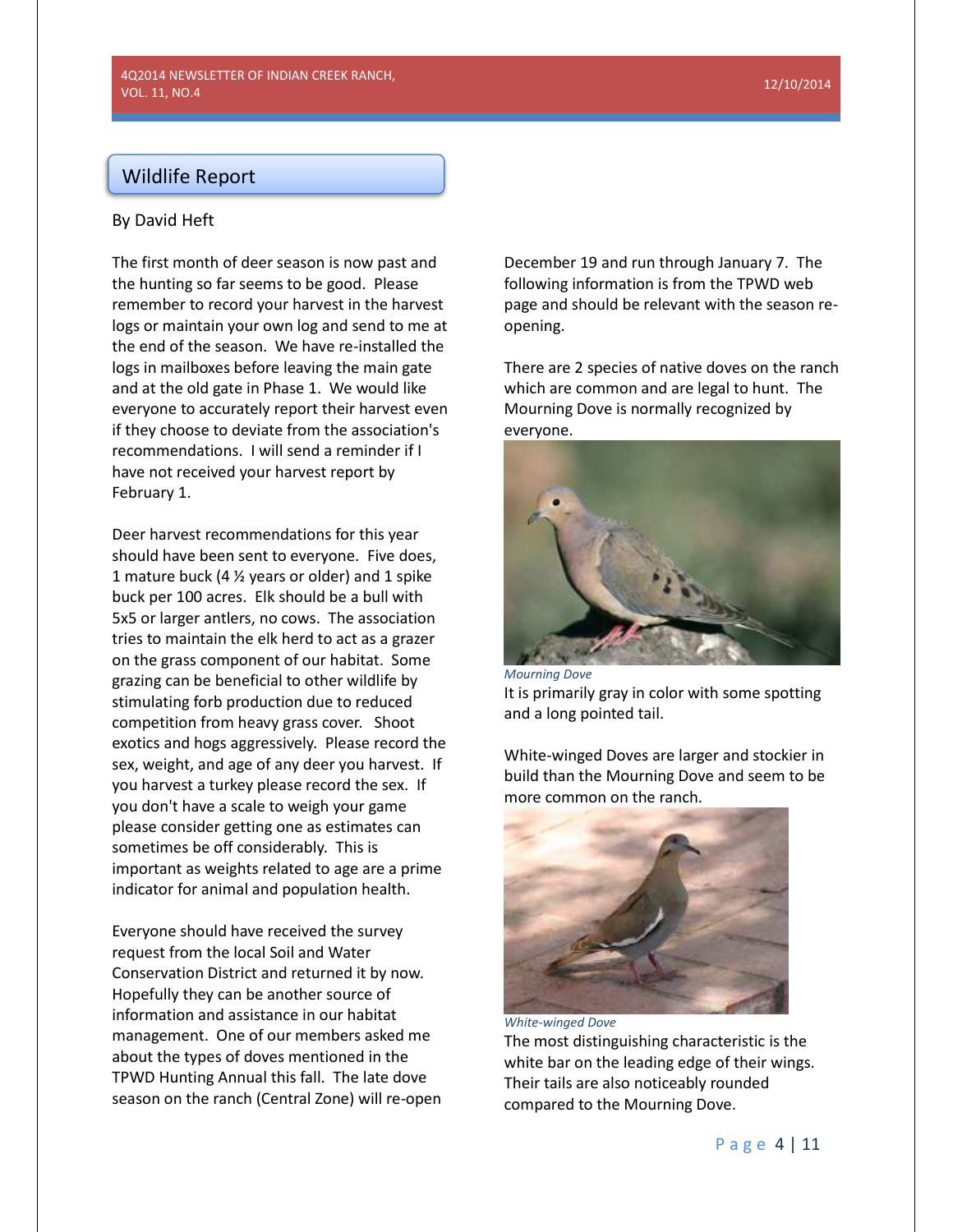# 12/10/2014

# 4Q2014 NEWSLETTER OF INDIAN CREEK RANCH, VOL. 11, NO.4

White-tipped (also called white-fronted) Doves are legal to hunt but I have never seen one on the ranch. They are slightly larger but very similar in appearance to White-winged Doves and lack the white wing bars.



*White-tipped Dove*

This bird is usually only seen in the southern Rio Grande valley. Please remember you **cannot**  legally shoot doves at corn feeders or by baiting.

There are also 2 species of native doves on the ranch which are **not legal** to hunt. The Inca Dove and Common Ground Dove are both approximately half the size of mourning doves. The Inca Dove has a scaled appearance with a long pointed tail with white edges.



#### *Inca Dove*

The Common Ground Dove has a short rounded tail and reddish wing feathers. These birds have a tendency to fly close to the ground and have been mistaken by some hunters for immature mourning doves.



*Common Ground Dove*

Two additional species of non-native doves may also be found on the ranch. These 2 species are not protected and may be hunted at any time without limits. If you do hunt these birds retain enough of the plumage on the birds so they can be identified by a game warden. These species are the Rock Dove more commonly known as feral pigeons and the Eurasian Collared Dove.



*Rock Dove aka Pigeon*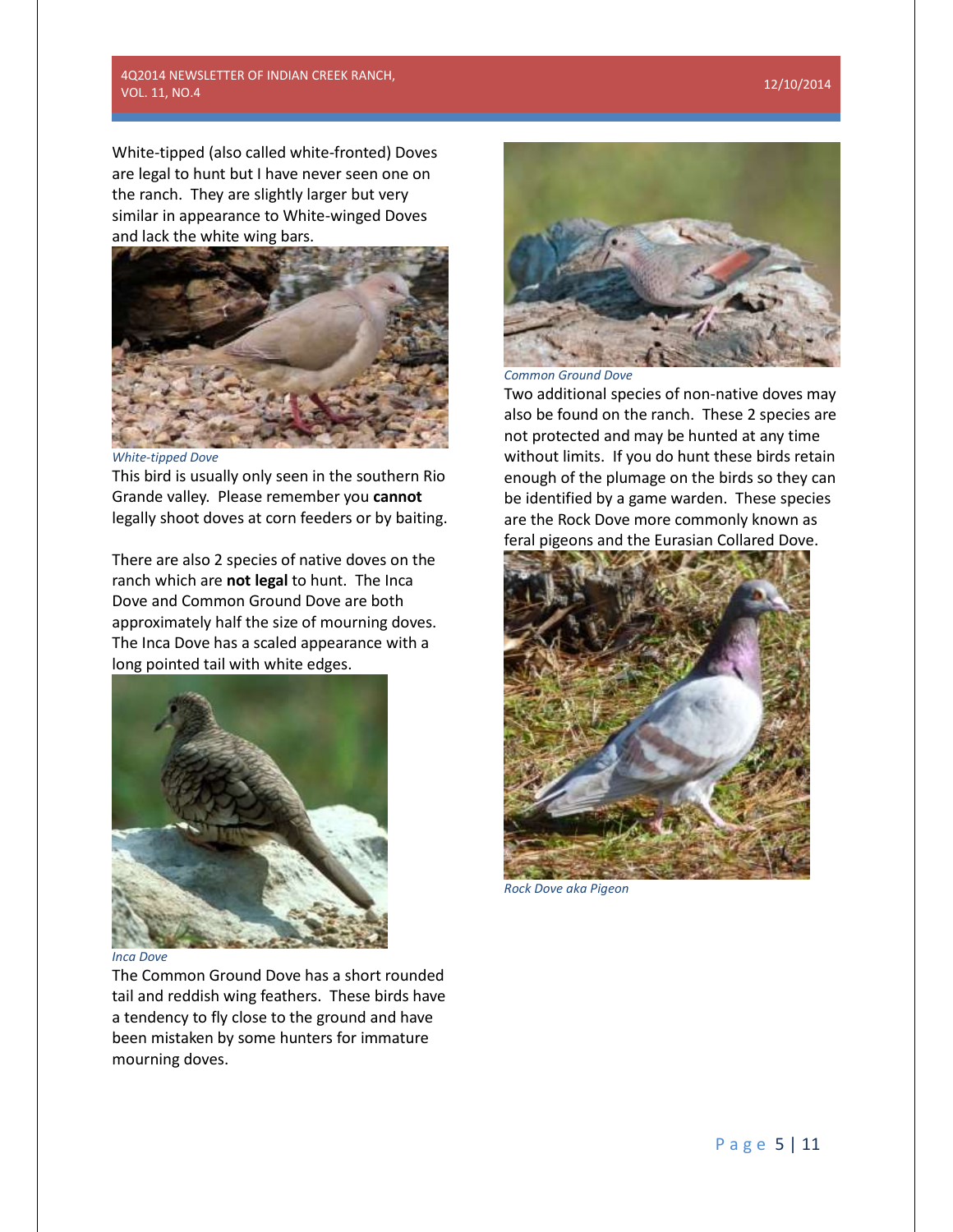# 4Q2014 NEWSLETTER OF INDIAN CREEK RANCH, VOL. 11, NO.4

#### 12/10/2014

The Collared Dove has a noticeable black band on its neck which is the reason for its name.



*Eurasian Collared Dove*

This bird is larger than our native doves and often appears very pale in appearance. This

bird was first documented in Texas in 1995 and is now estimated to number over 3 million in the state. Both bird species occur in the town of Rocksprings. The Collared Dove at least will probably eventually be seen on the ranch if it hasn't already.

I have recently collected all the data available to reconstruct the deer population and harvest trends for the ranch back to 2002. I have not been able to find any population data for 2004. I have total numbers for 2005 but no sex or age breakdown. If any member has those numbers in their files please email them to me.

David

# Water Report

## By Randy Wood

The water system has felt the increased activity that comes with fall and hunting season. We have had some problems in all phases, and some folks have not had water when they wanted it. We lost power in Phase VII but fixed it when an owner called to say he had no water. Phases III, IV, V, VI, & VII were out a while due to a circuit breaker trip. Phase IV suffered due to a valve left open that drained the tanks. The circuit breaker in phase I was manually opened and the system drained due to normal use. I will try to resolve shortages when I know of them. Call or come by to let me know if you do not have water.

Also please turn your valve off when you leave and please walk all your lines to check for leaks.

We have 6 wells, about 30 miles of water line and 45000 gallons of water storage capacity and I try to balance the system so that everyone has equal service. However due to the big elevation differences on the ranch, those at the lower elevations will sometime have water when higher elevation valves are dry. We have high pressure pumps to address this elevation difference, but it takes about an hour for them to refill a mile of line that has been drained. Please do not manipulate any valves except your supply valve and do not mess with the electrical supply at the wells.

Randy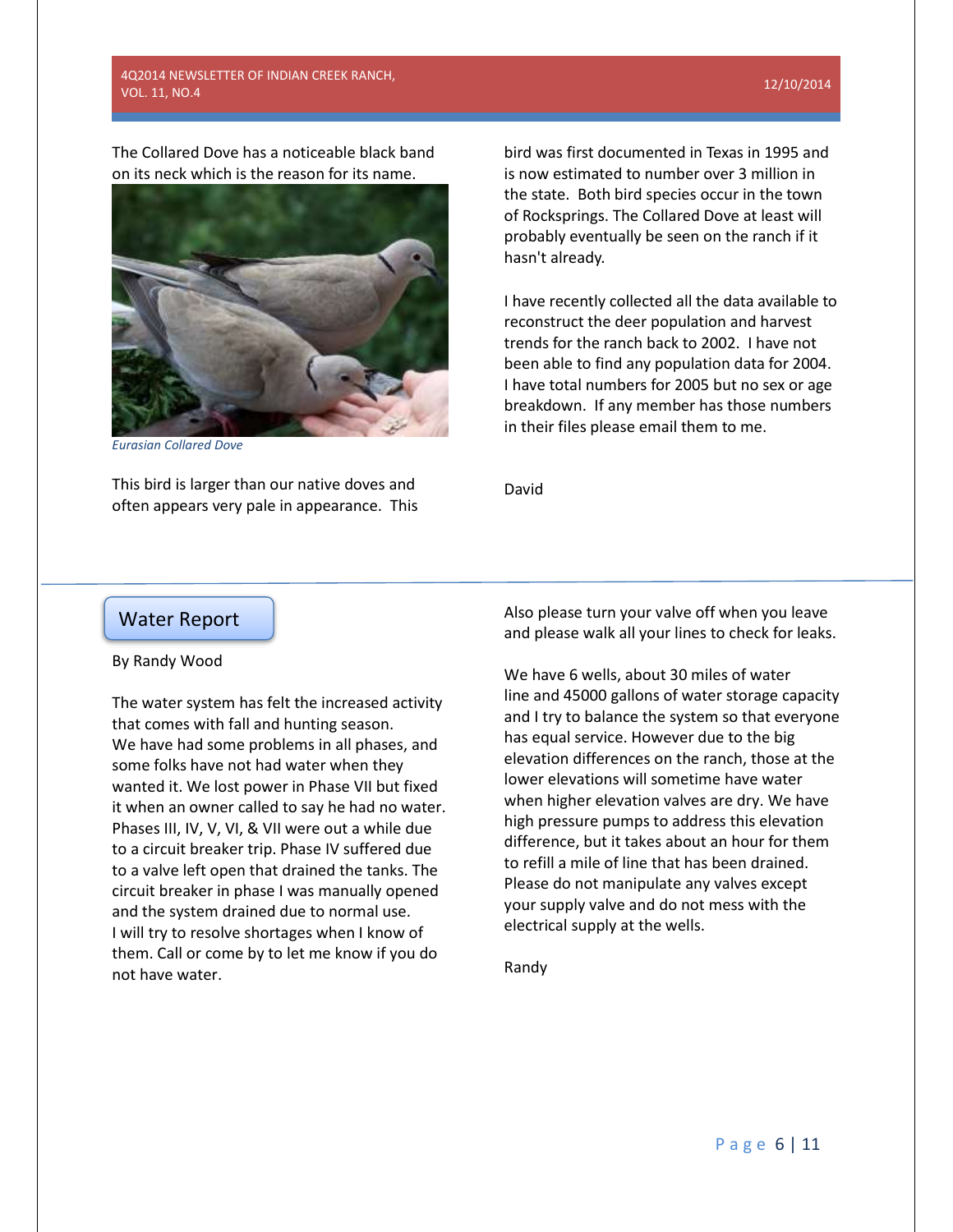# Secretary's Report

# By Gwen Lanning

I have put the minutes of the annual meeting on the next page, but here are some highlights from Game Warden Grant Moore's talk, along with links to help you find more information. TPWD has made the Texas Outdoor Annual available as a **free app** – you can download it to your device and do not have to be online to check rules. (Available at Apple App Store, Google Play, Amazon)

# [http://www.tpwd.texas.gov/regulations/outdo](http://www.tpwd.texas.gov/regulations/outdoor-annual/app/) [or-annual/app/](http://www.tpwd.texas.gov/regulations/outdoor-annual/app/)

**Hunter Ed requirements** –9 – 16 year-olds do not have to have a hunter's ed certification IF they are hunting with someone certified, or born before 1971. Those of that age who do have it, may hunt alone. First part of the course can be taken online. Cost varies - \$15 – 17. You can get a deferral for one year for \$10.

[http://tpwd.texas.gov/outdoor-](http://tpwd.texas.gov/outdoor-learning/hunter-education/online-course/hunter-education-online-course)

[learning/hunter-education/online](http://tpwd.texas.gov/outdoor-learning/hunter-education/online-course/hunter-education-online-course)[course/hunter-education-online-course](http://tpwd.texas.gov/outdoor-learning/hunter-education/online-course/hunter-education-online-course) [http://tpwd.texas.gov/outdoor](http://tpwd.texas.gov/outdoor-learning/hunter-education/how-to-get-your-texas-hunter-education-certification)[learning/hunter-education/how-to-get-your](http://tpwd.texas.gov/outdoor-learning/hunter-education/how-to-get-your-texas-hunter-education-certification)[texas-hunter-education-certification](http://tpwd.texas.gov/outdoor-learning/hunter-education/how-to-get-your-texas-hunter-education-certification)

The topic of **trespassing** also came up. If there is a case of someone shooting on land that is not theirs, the game warden will come out, but the property has to have its boundaries marked. Here is the link to the law on proper marking and on criminal trespass:

[http://www.statutes.legis.state.tx.us/Docs/PE/](http://www.statutes.legis.state.tx.us/Docs/PE/htm/PE.30.htm) [htm/PE.30.htm](http://www.statutes.legis.state.tx.us/Docs/PE/htm/PE.30.htm) Section 30.05: (scroll down) Section (2) describes different ways the property can be marked or is assumed to "give notice" of No Trespassing Allowed. Randy Wood and David Heft also pointed out that all the roads within the subdivision are private roads – the land they are on belongs to the landowners on one side, the other, or both.

Also, I would like to remind everyone that it is time to file your annual 1-D-1 open space valuation report with the county. The forms are found here:

[http://tpwd.texas.gov/publications/pwdforms/](http://tpwd.texas.gov/publications/pwdforms/media/pwd_888_w7000_wildlife_management_appraisal_report.pdf) [media/pwd\\_888\\_w7000\\_wildlife\\_management](http://tpwd.texas.gov/publications/pwdforms/media/pwd_888_w7000_wildlife_management_appraisal_report.pdf) [\\_appraisal\\_report.pdf](http://tpwd.texas.gov/publications/pwdforms/media/pwd_888_w7000_wildlife_management_appraisal_report.pdf)

Here is the legal summary of these laws: [http://tpwd.texas.gov/landwater/land/private/](http://tpwd.texas.gov/landwater/land/private/agricultural_land/legal-summary.phtml) [agricultural\\_land/legal-summary.phtml](http://tpwd.texas.gov/landwater/land/private/agricultural_land/legal-summary.phtml) And here are the extensive guidelines for the

Edwards Plateau:

# [http://tpwd.texas.gov/landwater/land/private/](http://tpwd.texas.gov/landwater/land/private/agricultural_land/epxt2010/) [agricultural\\_land/epxt2010/](http://tpwd.texas.gov/landwater/land/private/agricultural_land/epxt2010/)

If you are a new landowner, this can be confusing. If you have questions, feel free to email me [\(gwenlanning@yahoo.com\)](mailto:gwenlanning@yahoo.com) and I will try to point you in the right direction.



*Miles Rickard helpfully cleans up at the annual meeting, starting with the banana pudding bowl.*

#### 12/10/2014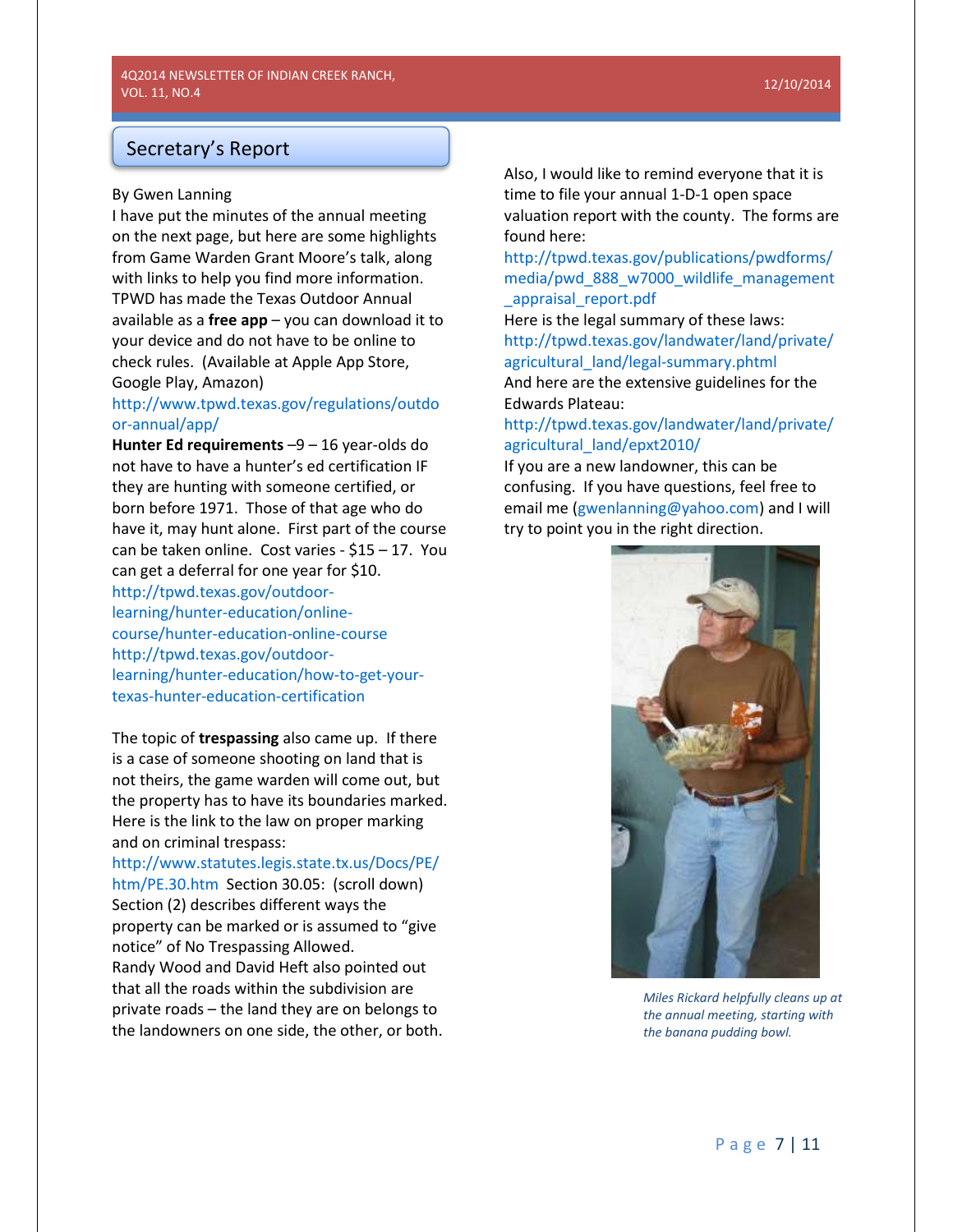# **2014 Indian Creek Ranch Landowners' Meeting Minutes, Sept. 27, 2014**

## **Guest speaker** – **Grant Moore, game warden**

Grant covered issues including anthrax, hunter education requirements, and resources for hunters. **State of the Ranch**

Marcus Wieser discussed road maintenance, the budget, reserves for future water projects, and the ranch speed limit.

# **Newsletter**

Gwen Lanning reminded landowners that their pictures, business cards, etc. are welcome in the newsletter.

# **Water**

Randy Wood reminded everyone to turn off their water valves when they leave the property. In Phase IV the whole water system was drained four times this year due to one valve being left open. The booster pumps can only do  $5 - 7$  gallons a minute – it is very easy to drain the whole system.

## **Ranch Coordinator**

Randy Wood reminded everyone to not give out combos to non-family members. There are liability issues if you give out a combo and someone does something on someone else's property.

Employees from the appraisal district said they had visited every tract on the ranch. Randy stated that they have authority to do appraisal from public access areas, but all our roads are private.

# **Wildlife Management**

David Heft spoke about the current anthrax situation with 3 deer confirmed dead of anthrax in the county on Sept. 28, and reminded everyone to take precautions.

Harvest recommendations are 1 mature buck (age 4 ½ years and up) and 1 spike per 100 acres, and 5 does per 100 acres.

# **Treasurer**

Jo Roberts gave a brief overview of our financial situation. We had expenses for Sylvestre Sorolla's 5 – year wildlife management plan, and for consulting lawyers about the tax office visiting people's property without their permission.

If landowner dues have not been paid by July  $1<sup>st</sup>$ , water valves will be locked on the property in question. **Elections**

Randy Stephen was elected Vice-president and Gwen Lanning was elected Secretary.

There was a discussion about Article 5.05 in the Deed Restrictions, which concerns the issue of tract size. A vote will be conducted in March when dues statements are sent out.



*Indian Creek Landowners enjoying the potluck at the Annual Meeting.*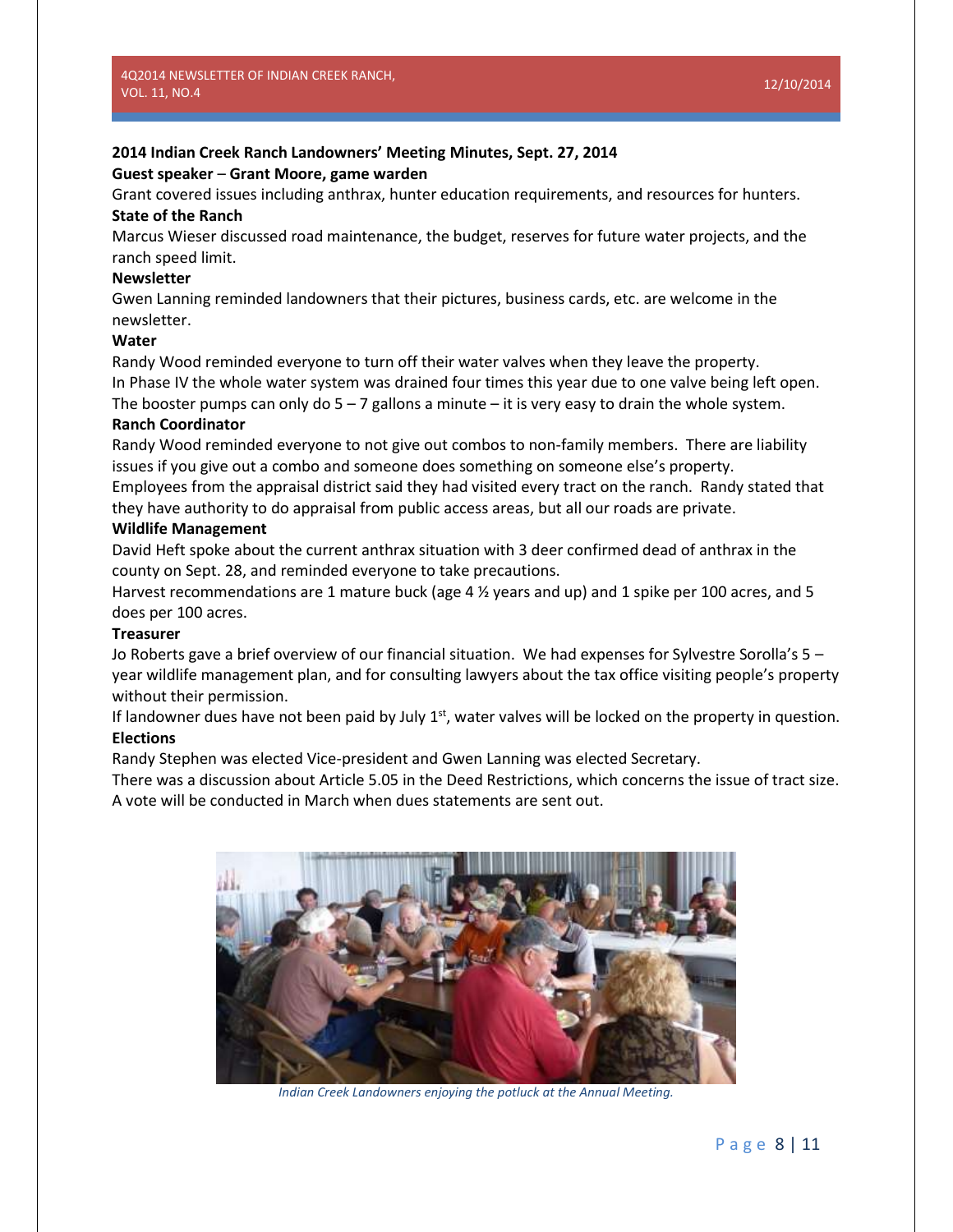# Treasurer's Report

#### By Jo Roberts

Overall, we remain well within our budget for 2014, having spent only about half of allocated funds. Key areas where we were below budget are in the Water System Maintenance, Annual Meeting, Grounds Maintenance and our Reserve. This will allow us to increase our reserve for water system repairs as we expect much of the expensive equipment (pumps, bladders) are nearing end of life and many may need to be replaced over the next few years. In the 2015 budget, we will begin capturing this in a separate reserve category which will roll over, year to year until spent.

Invoices will be sent by the end of December. As in prior years, dues are to be paid by March 7. In order to streamline the process, I will be implementing the collection schedule discussed during our annual meeting for dues not paid by March 7. These steps / dates are as follows: (1) I will follow up by phone with owners who have not paid their dues by March 31 during the first 2 weeks in April

(2) I will perform a second phone reminder during the first 2 weeks in May for dues still outstanding

(3) Any landowners who have not paid their dues by May 31 will be sent a certified letter at the beginning of June stating that "If payment is not received by June 30, 2014:

- The association will be forced to place a lockbox on your association water valve. A \$300 fee will be assessed and will need to be paid before the lockbox is removed.
- The association will be forced to place a lien on your property. The appropriate association dues and legal fees will need to be paid prior to removal of the lien."

(4) Locks and liens will be placed by July 15.

Finally, along with the invoices I will be sending landowners one ballot per tract to vote on changing the bylaw related to dividing tracts into parcels of less than 100 acres. Please sign the ballots and send them back to me with your dues. The ballot will state:

**Bylaw 5.05 currently states:** Until January 1, 2020, no tract may be divided which will result in a tract being less than 100 acres.

**The Board would like to change this bylaw to read:** No tract may be divided which will result in a tract being less than 100 acres.

The Association needs the owners of all 93 tracts to vote with a minimum of 84 votes cast in favor of making the change in verbiage for the bylaw change to take effect. Voting is one vote per tract. If there are multiple owners, you will need to agree amongst yourselves how to vote.

Hope everyone has an enjoyable break over the holiday period.

Regards,

Jo

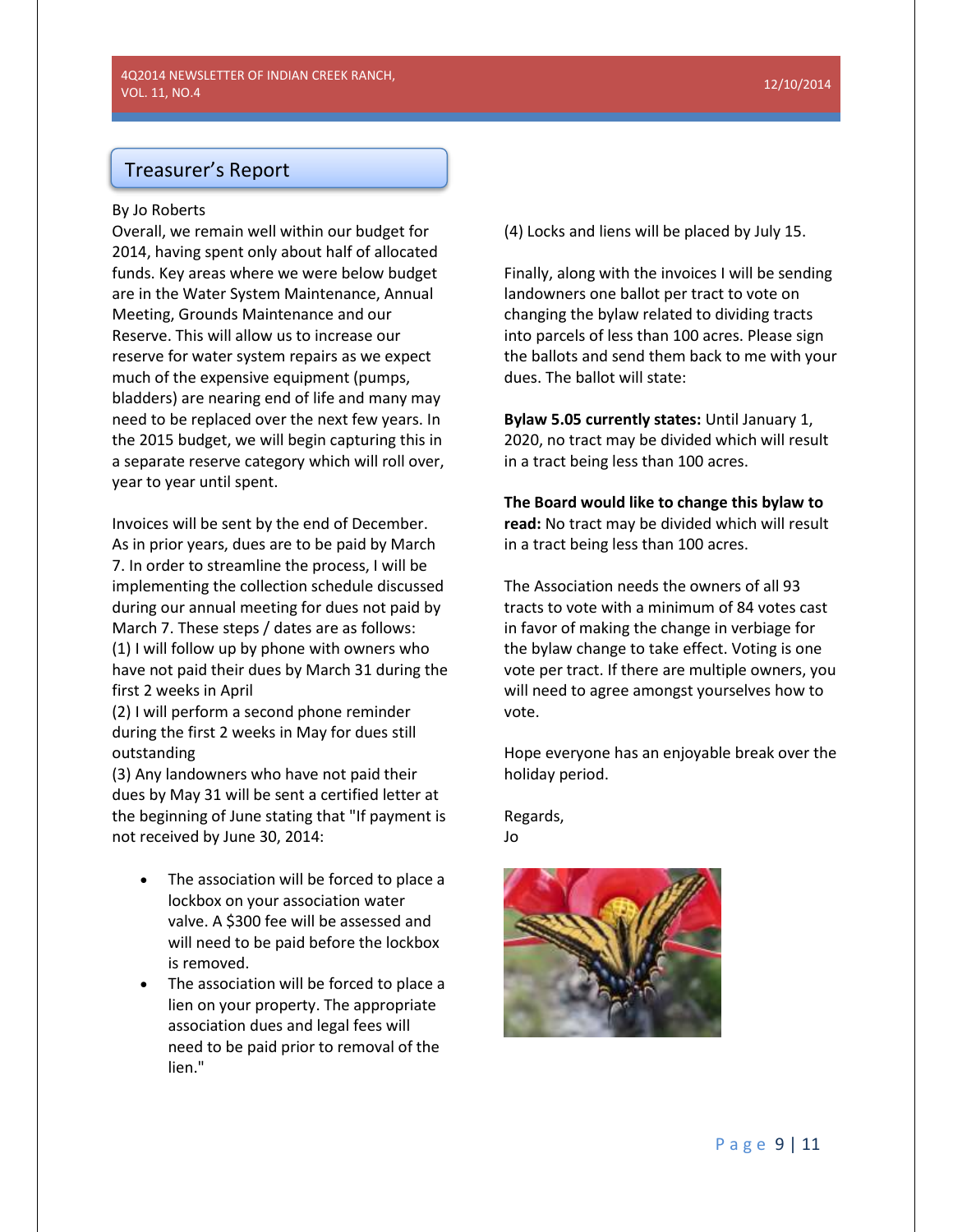| The Owners Association at Indian Creek<br>Income and Expense Report - 2014 |
|----------------------------------------------------------------------------|
|                                                                            |
|                                                                            |
|                                                                            |

| As of December 8, 2014             |           |                           |             |            |          |                                                               |                                        |                        |
|------------------------------------|-----------|---------------------------|-------------|------------|----------|---------------------------------------------------------------|----------------------------------------|------------------------|
|                                    | 2013      | 102014                    | 2Q 2014     | 3Q 2014    | 4Q 2014  | 2014 Total                                                    | <b>Budget</b>                          | Remaining <sup>3</sup> |
| Balance brought forward from 2013: |           | \$45,411.94               |             |            |          |                                                               |                                        |                        |
| Income in 2014 <sup>1</sup>        |           |                           |             |            |          |                                                               |                                        |                        |
| Annual Assessments                 |           | \$ 32,342.59 \$ 23,579.16 | \$ 7,582.53 | 1,453.00   | ١        | 32,614.69 \$ 32,653.17                                        |                                        | 322.48                 |
| Special Assessments                |           |                           |             |            | ×        |                                                               |                                        |                        |
| Total Income \$ 32,342.59          |           | \$23,579.16 \$ 7,582.53   |             | \$1,453.00 | ٠        |                                                               | 32,614.69 \$ 32,653.17                 | 322.48                 |
| Expenses in 2014 <sup>2,3</sup>    |           |                           |             |            |          |                                                               |                                        |                        |
| Road Work                          |           |                           | 6,875.00    | 4,500.00   |          | 11,375.00                                                     | 15,000.00                              | 3,625.00               |
| Water System Maintenance           | 39,204.06 | 3,977.46                  |             | 1,743.66   |          |                                                               | 20,000.00                              | 14,278.88              |
| Wildlife Biologist                 |           | 585.00                    |             |            |          |                                                               | 00'005                                 | (85.00)                |
| Electric Bills                     | 2,671.53  | 1,121.23                  | 883.86      | 967.74     | 250.00   | $\begin{array}{c} 5,721.12 \\ 585.00 \\ 3,222.83 \end{array}$ |                                        | (222.83)               |
| Annual Meeting                     | 167.52    |                           |             | 52.83      |          | 52.83                                                         | $3,000.00$<br>$1,000.00$               | 947.17                 |
| Grounds Maintenance                | 116.65    |                           | 243.75      | 151.18     |          | 394.93                                                        | 1,500.00                               | 1,105.07               |
| Property Taxes                     | 472.66    |                           |             |            |          |                                                               | 00'006                                 | 00'006                 |
| Administrative Expenses            | 1,688.26  |                           | 100.00      | 36.02      | 1,753.0  | 1,889.02                                                      | 400.00                                 | (1,489.02)             |
| Attorney Fees                      |           |                           |             | 500.00     |          | 00'005                                                        |                                        | (00'005)               |
| Reserve                            |           |                           |             |            |          |                                                               | 5,372.52                               | 5,372.52               |
| Total Expenses \$ 44,320.68        |           | 5,683.69                  | 8,102.61    | \$7,951.43 | 2,003.00 |                                                               | \$ 23,740.73 \$ 47,672.52 \$ 23,931.79 |                        |
| <b>Current Balance:</b>            |           |                           |             |            |          | 54,285.90                                                     |                                        |                        |
| <b>Emergency Reserve</b>           |           |                           |             |            |          | (28,000.00)                                                   |                                        |                        |
| Amount Available for Current Year  |           |                           |             |            |          | 58,939.07                                                     |                                        |                        |

<sup>1</sup> Income is considered received when it is deposited in the ICR bank account.

 $\frac{1}{3}$  Expenses for labor, e.g., well services or road work, are accrued in the month the work was performed.

 $^{3}$  Expenses incurred and submitted for reimbursement by Owners, e.g., plumbing supplies, annual meeting expenses, administrative expenses, are considered incurred upon acceptance of invoices/receipts by the Treasurer.